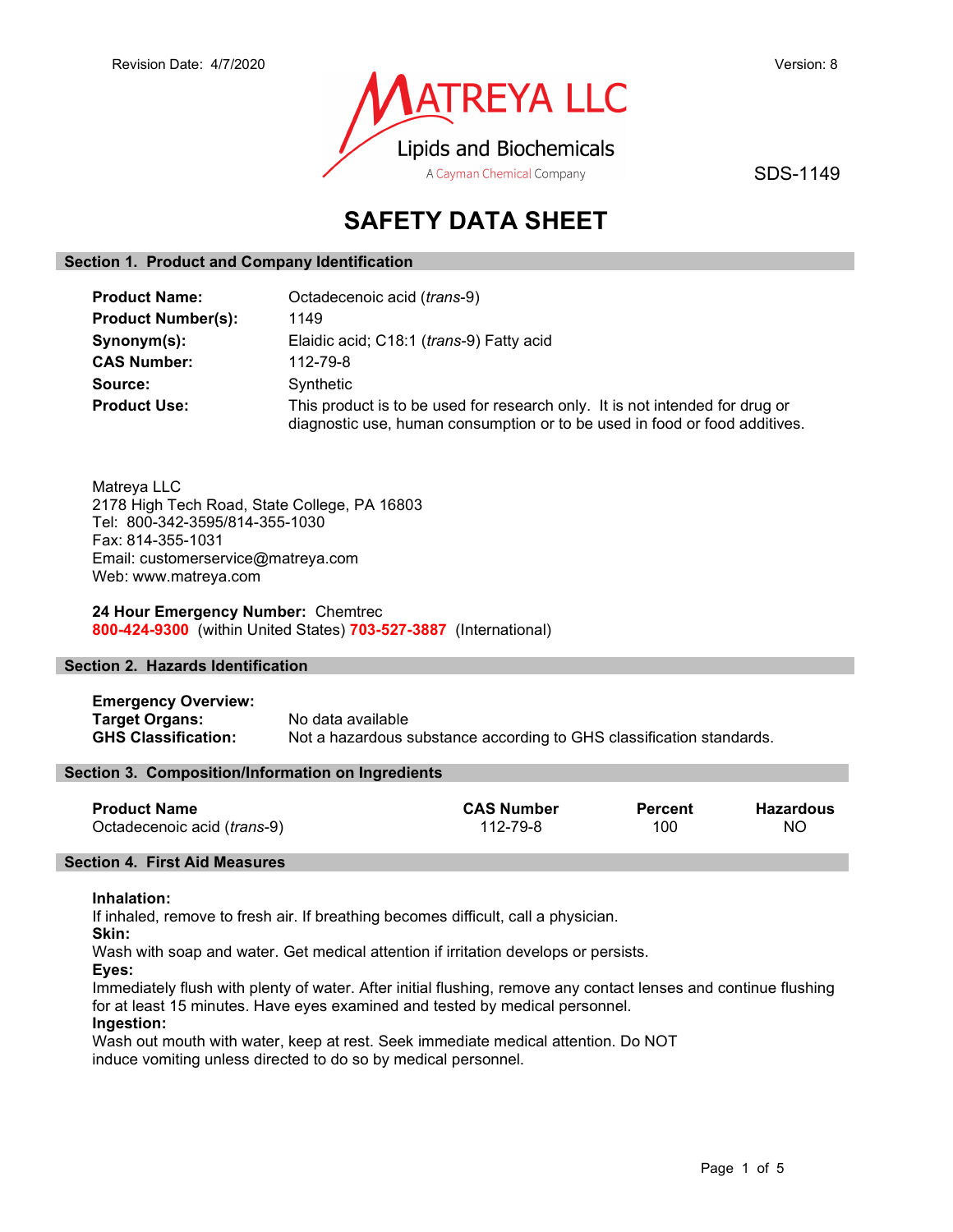# Section 5. Fire Fighting Measures

# Suitable extinguishing media: Use dry chemical, alcohol-resistant appropriate foam, carbon dioxide, or water spray. Specific hazards arising from the chemical: No data available Special protective actions for fire fighters: No data available Special protective equipment for fire fighters:

# Wear breathing apparatus and use water spray to keep fire-exposed containers cool.

# Section 6. Accidental Release Measures

# Personal precautions:

Wear appropriate personal protective equipment. After contact with skin, wash immediately with plenty of water.

### Environmental precautions:

Do not let product enter drains.

### Methods and Materials for containment and cleaning up:

Sweep up and keep in suitable, closed container for disposal.

# Section 7. Handling and Storage

### Precautions for safe handling:

Avoid contact with eyes, skin or clothing. Do not ingest. Use only with adequate ventilation. Keep sealed when not in use. Wear appropriate personal protective equipment.

# Conditions for safe storage, including incompatibilities:

Recommended storage temperature: -20°C. Keep container tightly closed in a dry and well-ventilated place.

### Section 8. Exposure Controls/Personal Protection

This product contains no substances with occupational exposure limit values.

### Engineering Controls:

No specific ventilation required. Personal Protective Equipment:

### Respiratory protection:

Respiratory protection is not required. Where protection from nuisance levels of dusts are desired, use type N95 (US) or type P1 (EN 143) dust masks. Use respirators and components tested and approved under appropriate government standards such as NIOSH (US) or CEN (EU).

### Hand protection:

For prolonged or repeated contact use protective gloves. Recommended: Nitrile rubber Eye protection:

Safety eyewear should be worn at all times to avoid exposure to liquid splashes, mists, or dusts. Recommended: Safety glasses with side shields or goggles.

### Skin protection:

Protective clothing should be selected specifically for the working place, depending on concentration and quantity of the hazardous substances handled. Recommended: Lab coat

### Section 9. Physical and Chemical Properties

| Appearance:                              | Solid             |
|------------------------------------------|-------------------|
| Odor:                                    | No data available |
| <b>Odor threshold:</b>                   | No data available |
| pH:                                      | No data available |
| <b>Melting/Freezing point:</b>           | No data available |
| Initial boiling point and boiling range: | No data available |
| Flash point:                             | No data available |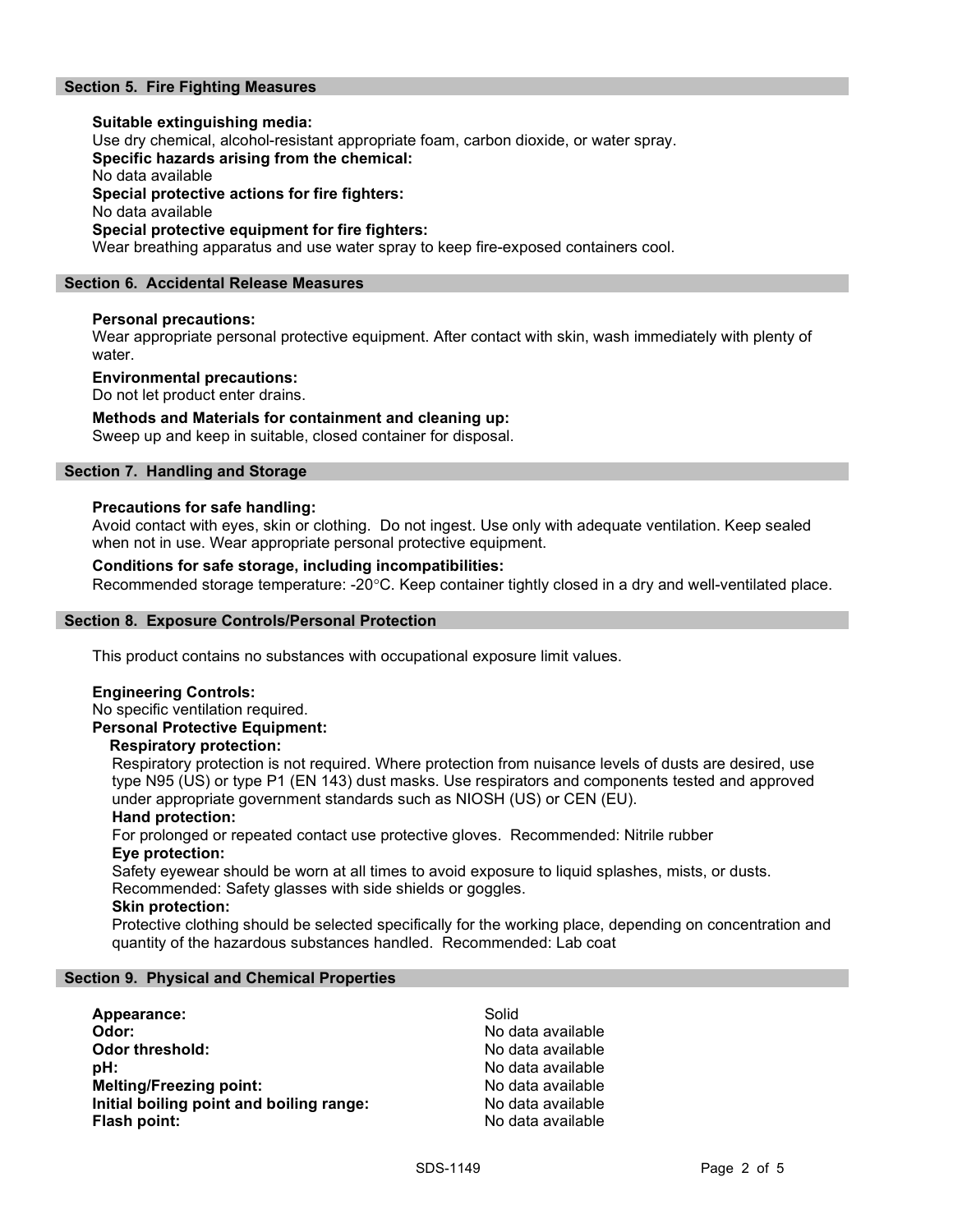Evaporation rate:<br>
Flammability (solid. gas): No data available Flammability (solid, gas):<br>
Upper/Lower flammability or explosive limit: No data available Upper/Lower flammability or explosive limit: Vapor pressure:  $\blacksquare$ Vapor density: No data available Relative density:<br>
Solubility (ies):<br>
Solubility (ies):<br>
No data available<br>
Chloroform, hexar Partition coefficient (n-octanol/water): No data available Auto-ignition temperature: No data available Decomposition temperature: No data available Viscosity: No data available Molecular formula: C<sub>18</sub>H<sub>34</sub>O<sub>2</sub> Molecular weight: 282

Chloroform, hexane, ethyl ether

### Section 10. Stability and Reactivity

#### Reactivity:

Stable under recommended storage conditions.

### Chemical stability:

Stable under recommended storage conditions.

# Possibility of hazardous reaction:

No data available

Conditions to avoid: No data available

### Incompatible materials: No data available

Hazardous decomposition products: No data available

# Section 11. Toxicological Information

#### Acute toxicity: No data available

Skin corrosion / irritation: No data available

Serious eye damage / irritation: No data available Respiratory or skin sensitization: No data available

### Germ cell mutagenicity: No data available

# Carcinogenicity:

No component of this product present at levels greater than or equal to 0.1% is identified as a carcinogen or potential carcinogen by IARC, ACGIH, NTP or OSHA.

# Reproductive toxicity:

No data available

# Specific target organ toxicity - single exposure:

No data available

#### Specific target organ toxicity - repeated exposure: No data available

# Aspiration hazard:

No data available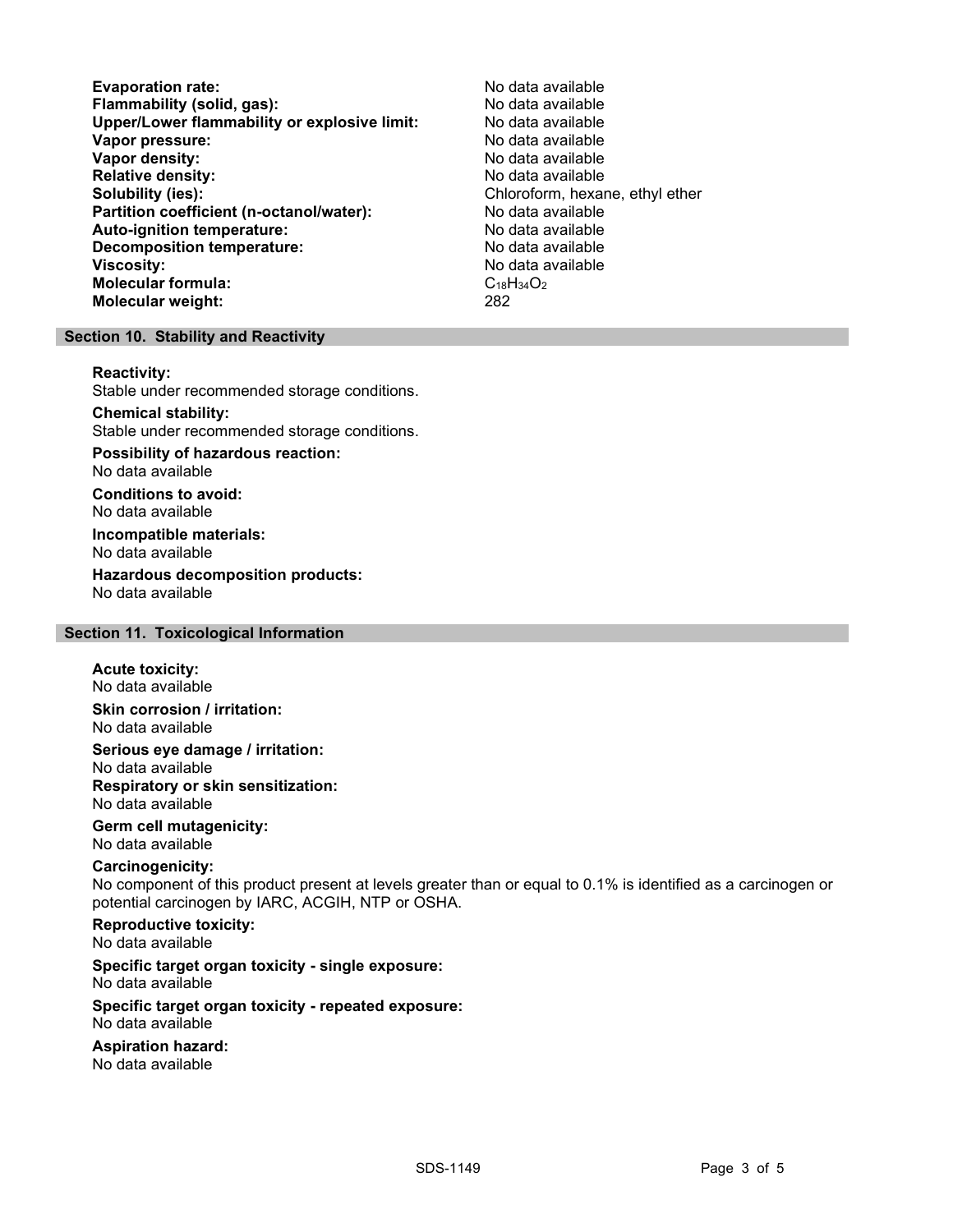# Section 12. Ecological Information

# Toxicity: No ecological data available for this product. Persistence and degradability: No data available Bioaccumulative potential: No data available Bioaccumulation: No data available Mobility in soil: No data available

Other adverse effects: No data available

### Section 13. Disposal Consideration

#### Disposal methods:

Observe all federal, state and local environmental regulations.

#### Section 14. Transportation Information

| DOT (US)<br><b>UN Number:</b>                       | Not dangerous goods |
|-----------------------------------------------------|---------------------|
| <b>Land Transport ADR/RID</b><br><b>UN Number:</b>  | Not dangerous goods |
| <b>Maritime Transport IMDG</b><br><b>UN Number:</b> | Not dangerous goods |
| <b>Air Transport ICAO/IATA</b><br><b>UN Number:</b> | Not dangerous goods |

### Section 15. Regulatory Information

Product Name CAS Number Octadecenoic acid (trans-9) 112-79-8

### SARA 302 Components:

No chemicals in this material are subject to the reporting requirements of SARA Title III, Section 302.

### SARA 313 Components:

This material does not contain any chemical components with known CAS numbers that exceed the threshold (De Minimis) reporting levels established by SARA Title III, Section 313.

### SARA 311/312 Hazards:

No 311/312 SARA Hazards

### California Prop. 65 Components:

This product does not contain any chemicals known to State of California to cause cancer, birth, or any other reproductive defects.

# DSL/NDSL status:

This product contains the following components that are not on the Canadian DSL nor NDSL lists.

| Component                   | <b>CAS Number</b> |
|-----------------------------|-------------------|
| Octadecenoic acid (trans-9) | 112-79-8          |